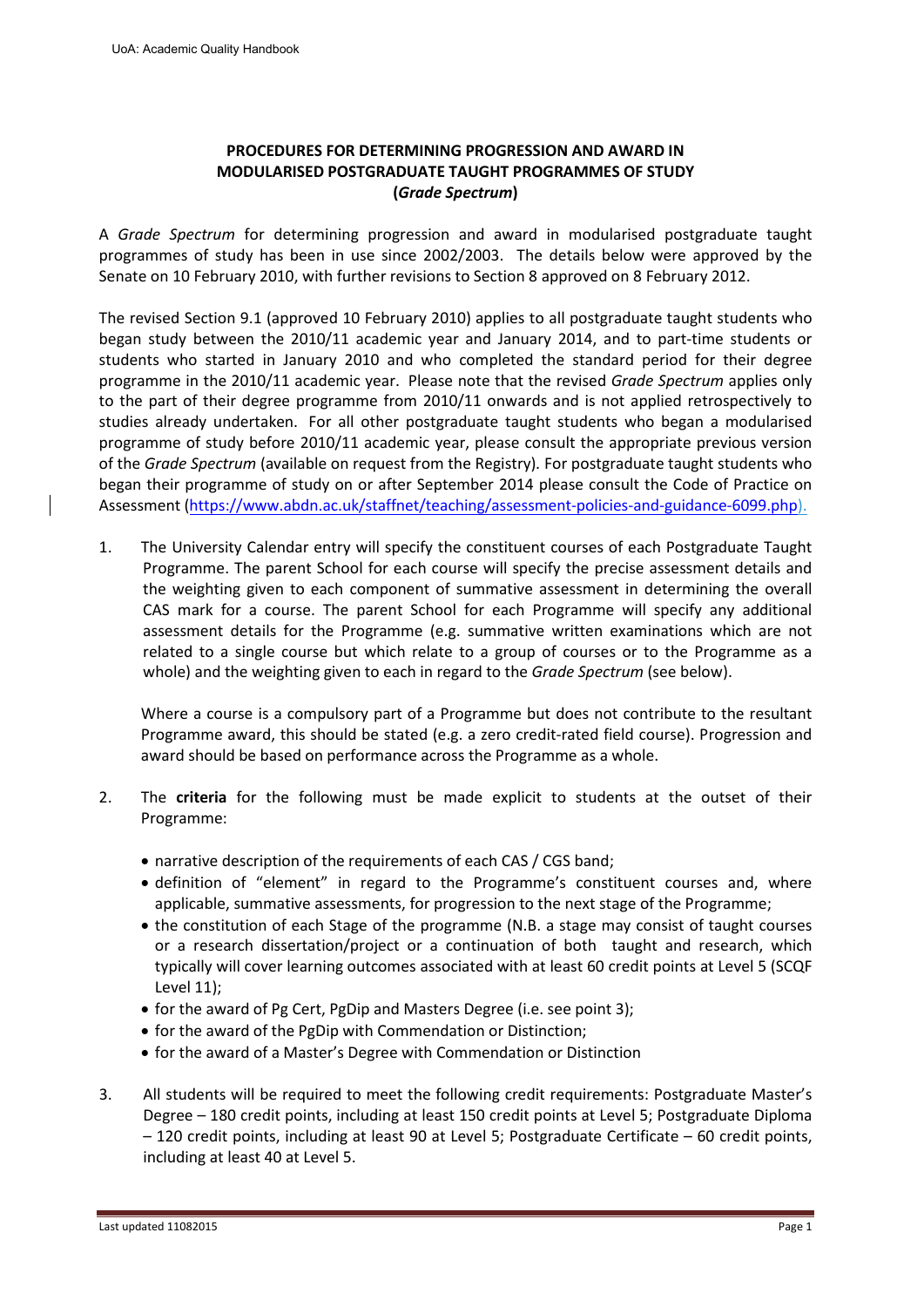- 4. Where a Programme consists of courses delivered by more than one School CAS marks / CGS Grades for each course which contributetowards the Programme must be agreed by the relevant external examiner(s) for the course before being considered by the Examiners (including the external examiner) for the Programme. CAS marks / CGS Grades for courses that form part of Stage 1, or Stage 2 or Stage 3 must be conveyed to the parent School for the Programme as soon as possible after the end of the relevant Stage examination results have been published and in sufficient time to consider progression to the next stage of the Programme.
- 5. The University's Policy and Procedure on Student Appeals shall apply to the consideration of medical or personal circumstances which may have affected a student's performance in an element of prescribed assessment. Where medical or other personal evidence is considered relevant by Examiners it should normally be taken into account in deciding the marks for individual courses and summative assessments rather than in the process of reaching a decision on a final award. However it is recognised that in some cases the evidence may be better assessed at the time of deciding progression or final award.
- 6. When an oral examination is used as part of the assessment for an individual course the result should be employed to inform the overall CAS mark / CGS grade for the relevant course. When an oral examination is a separately identifiable and separately-weighted summative examination taken by all candidates and is a stated element of the Programme, the parent School shall inform students of the weighting given to the oral examining in regard to its contribution (to the course CAS mark/ CGS grade in courses, or overall result in Programmes) to the *Grade Spectrum* (see below).
- 7. Where candidates are unable to complete an element of prescribed assessment on account of illness or other good cause, General Regulation 10 for Taught Postgraduate Awards shall apply. Where an element is returned as "No Paper" (NP) without such good cause, a mark of zero/G3 will be used in the process of determining progression or award. [See Note 1]
- 8. If the candidate has completed an element of prescribed assessment but been awarded a mark of CAS 6 - 8 inclusive (or CGS E1-E3), and if they would otherwise be permitted to progress to the next stage of the programme, they shall be awarded the same amount of unnamed specific credit, not exceeding 30 credit points in total, at level 3 for a Postgraduate Diploma or for a Master's Degree and not exceeding 20 credit points in total, at level 3 for a Postgraduate Certificate. Such level 3 credits will count towards achieving the overall credit requirement of the award in question. If the mark awarded is less than CAS 6 / CGS E3, the candidate shall not be permitted to progress to the next stage of the programme. For candidates on postgraduate 'conversion' programmes, approved as such by Senate, progression will not normally be permitted if the mark awarded is less than CAS 9 or CGS D3/RP (PGT Resit Pass). For students who started their degree programme on or after September 2014, please see note 5 below.
- 9.1 It is emphasised that Examiners retain the final discretion in deciding progression and the Programme award. However, progression and award for all Programmes will normally be based on performance on the following *rules*. [See Note 4] To allow for different practices between disciplines, the spectrum is expressed in terms of the proportion each element of assessment constitutes as part of the overall total after it has been appropriately weighted. The parent School for the Programme shall be responsible for informing students, at the start of their Programme, of the definition of "element" in regard to the Programme's constituent courses and, where applicable, summative assessments.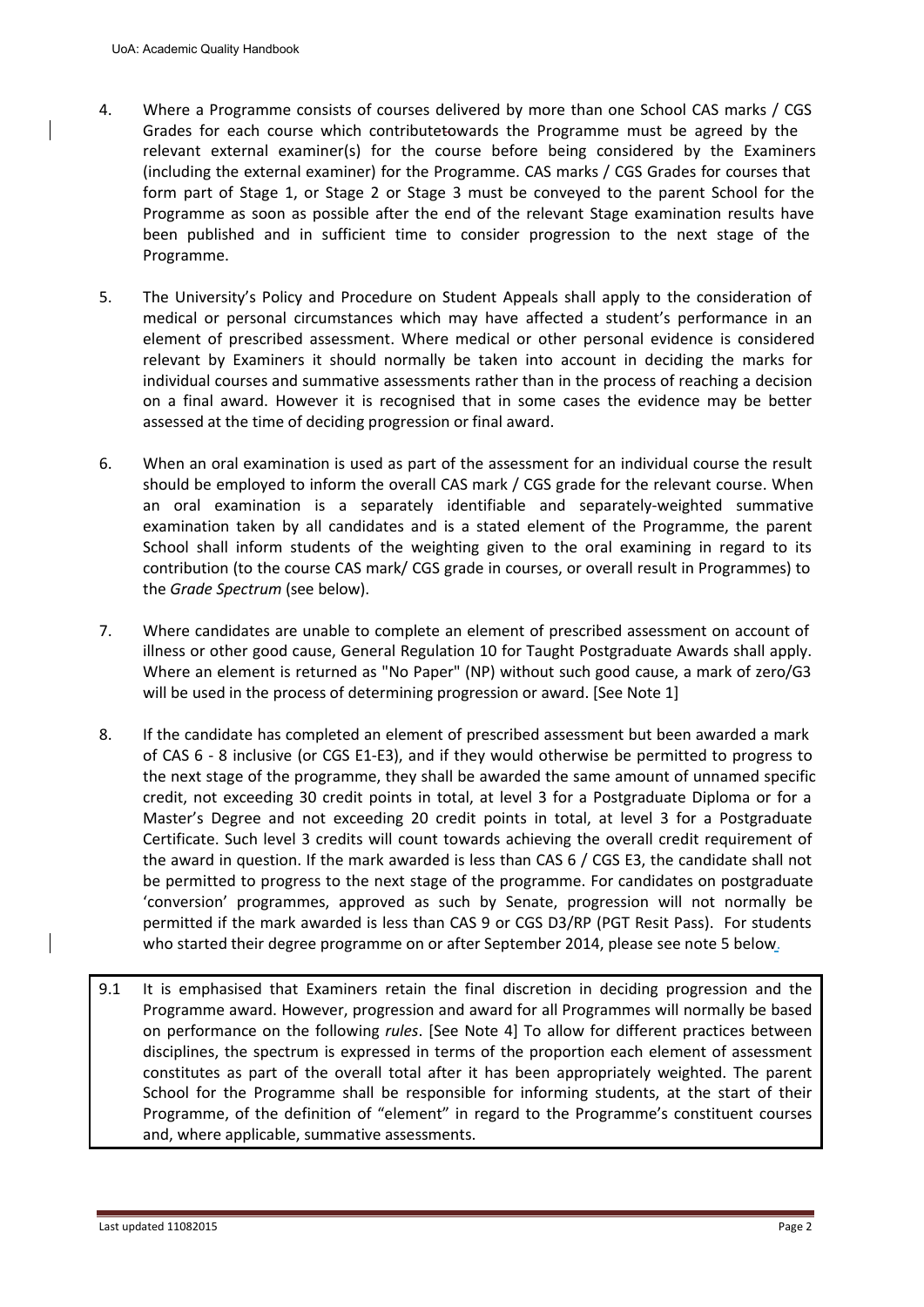## 9.2 **REQUIREMENTS FOR PROGRESSION FOR MODULARISED POSTGRADUATE TAUGHT PROGRAMMES OF STUDY**

Progression from Stage 1 to Stage 2, and then from Stage 2 to Stage 3 of the Programme, should normally be based on marks at **CAS 9/CGS D3/RP or higher** in all elements for each of the respective stages.

### 9.3 **DETERMINATION OF AWARD FOR MODULARISED POSTGRADUATE TAUGHT PROGRAMMES OF STUDY**

#### **AWARD OF POSTGRADUATE CERTIFICATE OR POSTGRADUATE DIPLOMA**

Normally marks at **9/D3/RP or better** in 60 credit points, for a Certificate, or 120 for a Diploma .

### **AWARD OF POSTGRADUATE DIPLOMA WITH COMMENDATION**

120 credit points, and marks at **15/B3 or better** in elements constituting half of the assessment; **and**

Normally marks at **12/C3 or better** in all elements.

**AWARD OF POSTGRADUATE DIPLOMA WITH DISTINCTION**

120 credit points, and marks at **18/A5 or better** in elements constituting half of the total assessment; **and**

Marks at **15/B3 or better** in elements constituting three quarters of the total assessment; **and**

Normally marks at **12/C3 or better** in all elements.

#### **AWARD OF MASTER'S DEGREE**

Normally marks at **9/D3/RP or better** in 180 credit points, inclusive of the project/dissertation.

### **AWARD OF MASTER'S DEGREE WITH COMMENDATION**

180 credit points, and marks at **15/B3 or better** in all elements constituting half of the total assessment, inclusive of the

project/dissertation **(which must also be graded at 15/B3 or better); and**

Normally marks at **12/C3 or better** in all elements.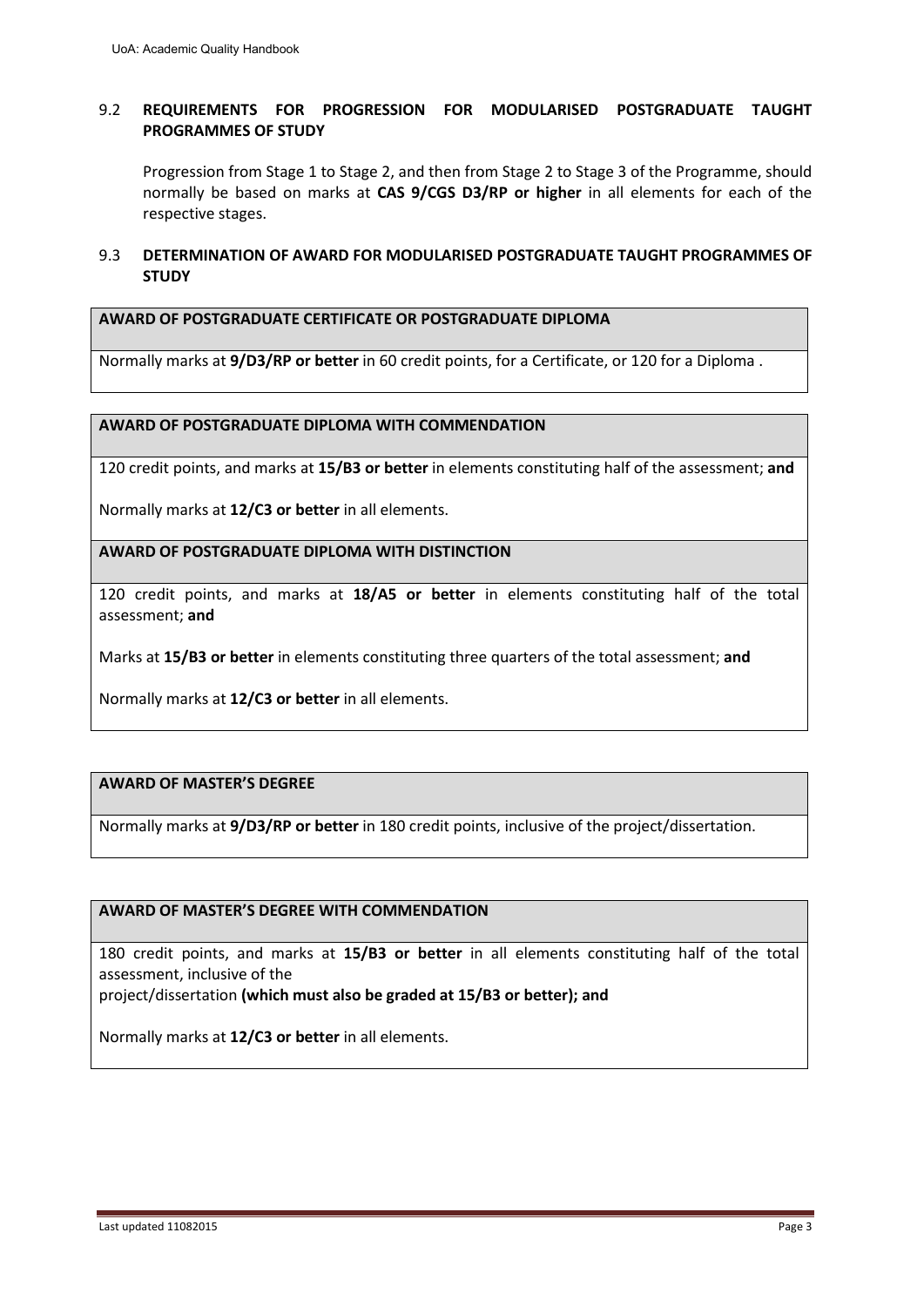### **AWARD OF MASTER'S DEGREE WITH DISTINCTION**

180 credit points, and marks at **18/A5 or better** in elements constituting half of the total assessment, inclusive of the project/dissertation **(which must also be graded at 18/A5 or better); and**

Marks at **15/B3 or better** in elements constituting three quarters of the total assessment; **and**

Normally marks at **12/C3 or better** in all elements.

- 9.3 These rules define the threshold standards against which progression and award decisions are made. The Examiners, however, have discretion (in the circumstances defined in Note 3 below) to depart from this norm. Discretion may take account of actual marks within bands. Where discretion is exercised, clear reasons must be identified for doing so and a record kept.
- 9.4 Notwithstanding 9.2, discretion based on the award of compensatory credits for the purpose of progression will not normally be permitted for candidates on programmes approved by Senate as postgraduate 'conversion' programmes. For students who started their degree programme on or after September 2014, please see note 5 below.
- 9.5 CAS marks/ CGS Grades for courses that constitute part of a Postgraduate Taught Programme are provisional- they can be raised or lowered at the Final Examiners' meeting later in the academic year (with one exception). The exception is that CAS 8/CGS E1/RF (PGT Resit Fail) (Not Achieved) may be changed at the Final Examiners' meeting to CAS 9/CGS D3/RP or above (Achieved), but CAS 9/CGS D3 / RP can NOT be changed to CAS 8/CGS E1/RF or lower. Departments must inform the Registry, on an exception basis, of those marks that have been altered by External Examiners.
- 10.1 General Regulation 11 for Taught Postgraduate Awards states that "unless exemption is approved by Senate on application, candidates who do not complete satisfactorily a prescribed element of assessment for any course at level 5 may be re-assessed in that element only in exceptional circumstances, and on the unanimous recommendation of the Examiners. In no circumstances shall any candidate be permitted to submit themselves for assessment in any element more than twice." For students who started their degree programme on or after September 2014, please see note 6 below.
- 10.2 Candidates on postgraduate 'conversion' programmes, where exemption from Regulation 11 has been specifically approved by Senate, are permitted to count no more than 60 credit points gained through resits towards a Postgraduate Diploma or Master's award, with no more than 30 credit points being re-taken in Stage 1 of the Programme. **This permission excludes the project/dissertation where the project/dissertation is a compulsory element of assessment.** The maximum resit mark which can be recorded is CAS 9/RP; the result of any resit will count in determining progression and award. In no circumstances shall any candidate be permitted to submit themselves for assessment in any element more than twice. For students who started their degree programme on or after September 2014, please see note 6 below.
- 10.3 A candidate who is registered for, but fails to satisfy the requirements of a Master's Degree, or of a Postgraduate Diploma, or who elects not to proceed to further study, may, if otherwise qualified, be awarded a Postgraduate Diploma or Postgraduate Certificate, suitably designated, as appropriate."